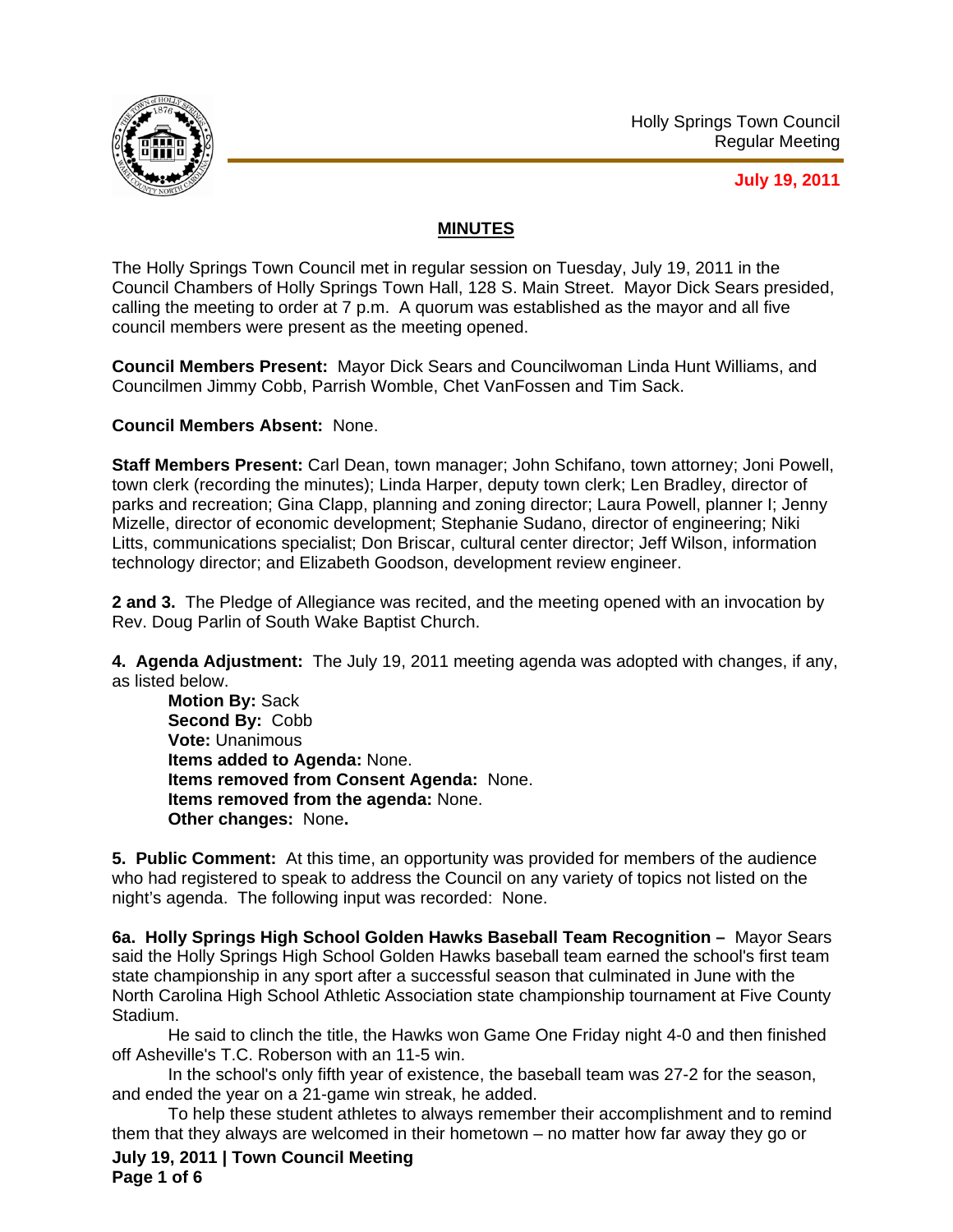what the future holds for them – Mayor Sears presented to the team the Key to the Town of Holly Springs. The team received a framed commemorative key, and each student and staff member received an individual miniature version.

Coach Rod Whitesell leads the Golden Hawks and said the kids worked hard in practice last year and had a successful season because of their dedication. He thanked Town staff, My Way Tavern, Four Oaks Bank and Len Bradley and the Holly Springs Parks and Recreation Department.

He also thanked the town for the recognition. **Action:** None.

**7a. African-American Cultural Festival of Raleigh and Wake County –** Mr. Ken Martin, representing the African-American Cultural Festival, said the festival will be held in Raleigh Sept. 2-4 and is seeking a grant contribution from the Town of Holly Springs of \$1,000. Mr. Martin said the plan would be to use \$500 in funding this year and then save the remaining \$500 to be used next summer so that AACFRWC can then join the regular grant application schedule in 2012, presuming the grant program will be continued.

 There was much discussion aimed at trying to discern the direct benefit to Holly Springs residents.

 In the end, Council consensus was that the group should submit a grant application along with all other organizations. This will be about mid-October.

**Action:** None.

**8a. Public Hearing: Annexation Petition A11-02 –** Ms. Laura Powell said the Town has received a petition for voluntary annexation of approximately 14.455 acres located in the Holly Springs Industrial Park. The property owners are Monica Ruth Howard and Tammy Denise Exum.

She said the petition meets all the statutory requirements for annexation.

 With that explanation completed, Mayor Sears opened the public hearing to accept input. The following comments were recorded: None.

There being no comments, the public hearing was closed.

**Action:** The Council approved a motion to adopt Annexation Ordinance A11-02 annexing approximately 14.455 acres owned by Monica Ruth Howard and Tammy Denise Exum, and more particularly described as Wake County PIN: 0649.03-11-9084, into the corporate limits of the Town of Holly Springs.

**Motion By:** VanFossen **Second By:** Womble **Vote:** Unanimous

*A copy of Annexation Ordinance A11-02 is incorporated into these minutes as addenda pages.*

**8b. Public Hearing: Rezoning Petition #11-REZ-05 -** Ms. L. Powell said that the town has

received a request to rezone approximately 14.45 acres from R-30: Residential upon annexation to PUD: Planned Unit Development. The subject parcel is located adjacent to the Holly Springs Business Park. The applicant concurrently has filed a PUD Amendment to allow the subject parcel to become part of the Holly Springs Business Park PUD.

With that explanation completed, Mayor Sears opened the public hearing to accept input. The following comments were recorded: None.

There being no comments, the public hearing was closed.

**Action #1:** The Council approved a motion to accept the following statement as true: *"The requested zone map change from R-30 Residential to PUD Planned Unit Development is consistent with Vision Holly Springs: Comprehensive Plan since the plan designates this area AS Business Park."*

**July 19, 2011 | Town Council Meeting Page 2 of 6**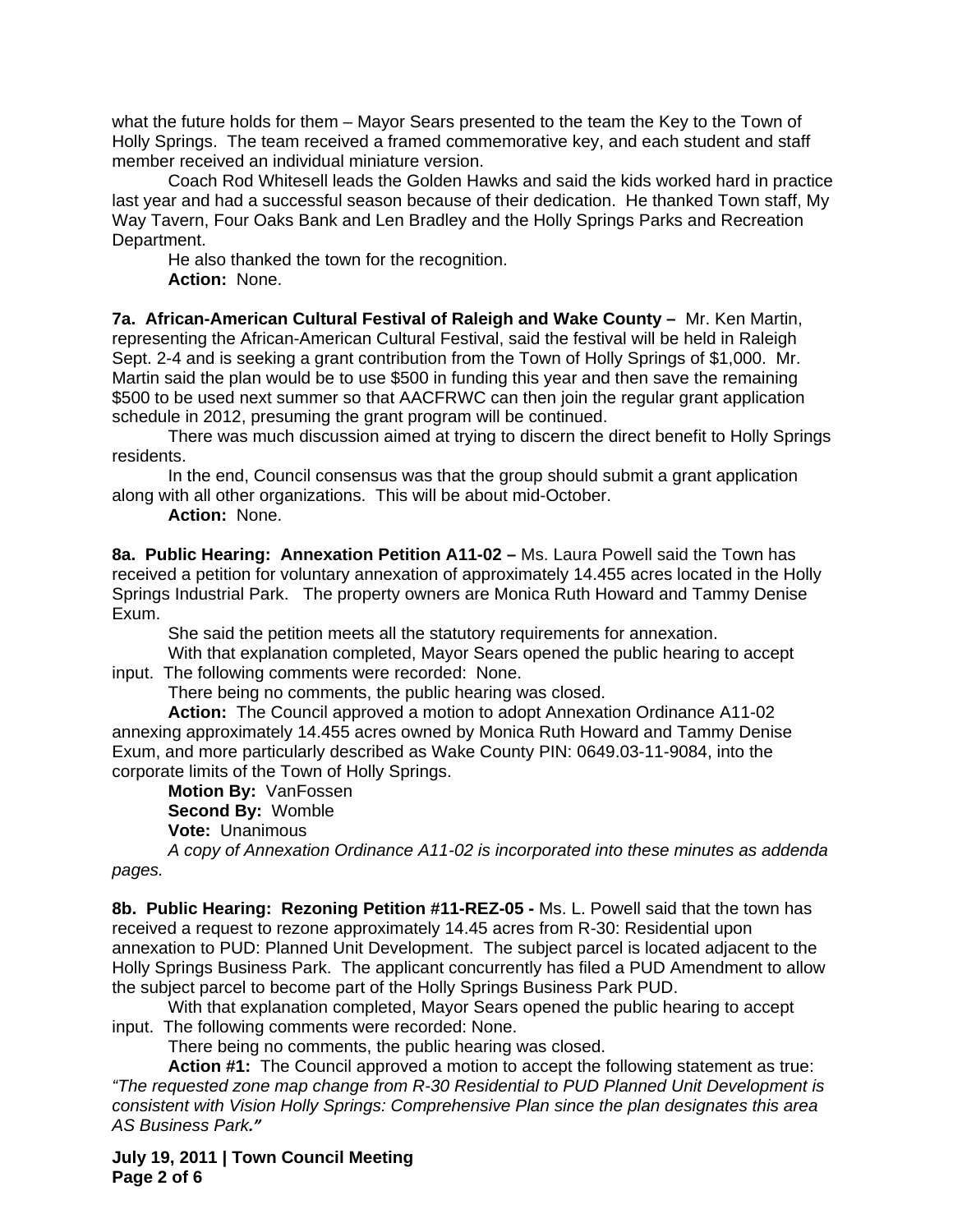**Motion By:** Cobb **Second By:** Womble **Vote:** Unanimous

**Action #2:** The Council approved a motion to adopt Ordinance 11-REZ-05 for Zone Map Change Petition #11-REZ-05 to change the zoning of PIN# 0649119084 from R-30: Residential to PUD: Planned Unit Development.

**Motion By:** Cobb **Second By:** Womble **Vote:** Unanimous

*A copy of Ordinance 11-REZ-05 is incorporated into these minutes as an addendum page.*

**8c. Public Hearing: Installment Financing for Town Property –** Mr. Schifano said in June, staff provided the Town Council with a resolution facilitating installment financing for the purchase of the Wright-Stafford land as had been previously approved by the Council. Because the loan is over only a three-year term, the financing does not require Local Government Commission review and approval; however, a public hearing still is required. Staff neglected to direct the Council to a public hearing, so this hearing will, in effect, be a do-over of adoption of the resolution, together with a reimbursement resolution so that the installment financing will be conducted properly.

 He said the Town received a proposal from RBC Centura Bank for the financing of the Wright-Stafford land. The 17.5 acres was appraised at \$1.3 million and is being made available to the Town for \$550,000 in cash, together with acknowledgement of the owner's donation of \$750,000 worth of property.

 RBC Centura responded with favorable loan terms for a 36-month note. RBC will lend the Town \$550,000 at an annual interest rate of 2.08% for three years.

 He said following the public hearing, the Council is asked to adopt Resolution 11-20.1 which is an amended version of and would replace the previously-approved Resolution 11-20, which states that the Town Council has determined certain findings of fact, including that installment financing is more desirable than other types of financing.

 Resolution 11-23, a reimbursement resolution, would allow the Town to reimburse itself from installment financing proceeds for any expenditures on the project prior to the loan's closing, Mr. Schifano added.

With that explanation completed, Mayor Sears opened the public hearing to accept input. The following comments were recorded: None.

There being no comments, the public hearing was closed.

**Action #1:** The Council approved a motion to adopt Resolution 11-20.1 approving financing terms and authorizing the Town to enter into loan agreement with RBC for \$550,000 for a period of 3 years at an annual interest rate of 2.08% for the purchase of 17.5 acres.

**Motion By:** Sack **Second By:** Cobb **Vote:** Unanimous *A copy of Resolution 11-20.01 is incorporated into these minutes as addenda pages.*

**Action #2:** The Council approved a motion to adopt Resolution 11-23, a reimbursement resolution authorizing the Town to reimburse itself for expenditures in the Wright-Stafford land purchase project prior to the loan's closing.

**Motion By:** Sack **Second By:** Cobb **Vote:** Unanimous *A copy of Resolution 11-23 is incorporated into these minutes as an addendum page.*

**July 19, 2011 | Town Council Meeting Page 3 of 6**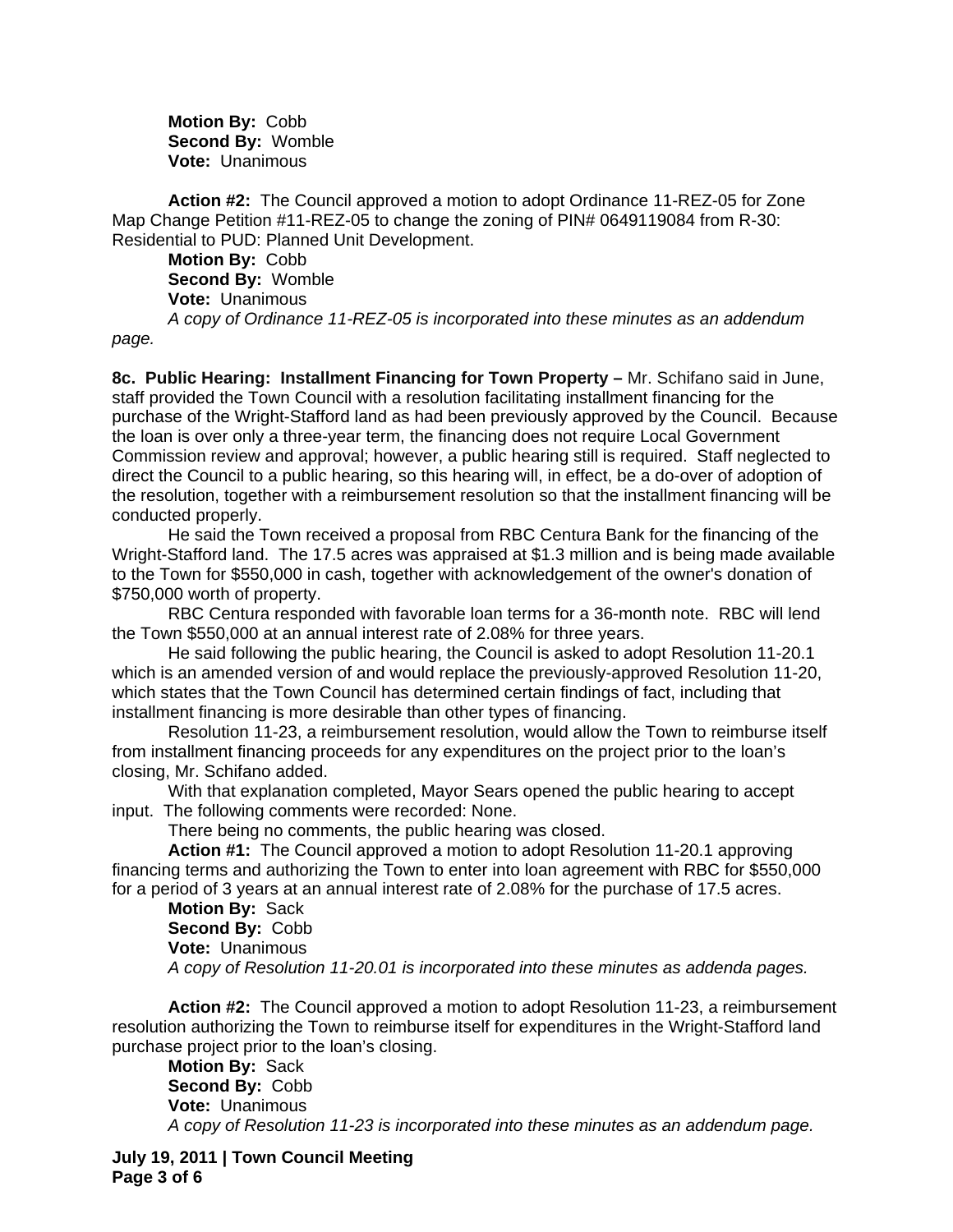**9. Consent Agenda:** The Council approved a motion to approve all items on the Consent Agenda. The motion carried following a motion by Councilman Sack, a second by Councilwoman Williams and a unanimous vote. The following actions were affected:

9a. Budget Amendment Report – The Council received a monthly report of amendments to the FY 2010-11 budget approved by the town manager.*A copy of the budget amendment report is incorporated into these minutes as an addendum page.*

9b. Town of Lillington Building Inspections Inter-local Agreement – The Council approved to enter into a modified interlocal agreement with the Town of Lillington to provide Lillington with building inspections services at a rate of \$33,000.

9c. Resolution 11-24– The Council adopted Resolution 11-24 directing the town clerk to investigate the sufficiency of annexation petition A11-04 and setting a public hearing on the question of annexation for Tuesday, Aug. 2, 2011. *A copy of Resolution 11-24 is incorporated into these minutes as addenda pages.*

9d. Resolution 11-25 – The Council adopted Resolution 11-25 declaring certain personal property to be surplus to the needs of the Town and authorizing the disposal of said property. *A copy of Resolution 11-25 is incorporated into these minutes as addenda pages.*

9e. Synagro Contract Renewal - The Council approved to renew the Town's contract with Synagro for residuals management.

9f. Budget Amendments – The Council adopted amendments to the FY 2011-12 budget for \$56,500 to carry over \$46,500 from the prior year's fund balance and \$10,000 from Parks and Recreation Reserves for the purchase of a modular restroom. C*opies of the budget amendments are incorporated into these minutes as addenda pages.*

9g. Grigsby Avenue Sidewalk Project – The Council approved a supplemental grant agreement in the Grigsby Avenue sidewalk project.

9h. Resolution 11-26, Policy Statement P-39 Amendment – The Council adopted Resolution 11-26 amending P-38, Water Shortage Policy, a water shortage response plan. C*opies of Resolution 11-26 and Policy Statement P-38 are incorporated into these minutes as addenda pages.*

9i. Friendship Certified Site- The Council approved an amendment to the existing professional services agreement with Withers and Ravenel in the amount of \$60,000 for required utility design and planning.

 9j. Budget Amendment, \$15,305 – The Council adopted an amendment to the FY 2010-11 budget in the amount of \$15,305 to receive insurance proceeds for tornado damage. *A copy of the budget amendment is incorporated into these minutes as an addendum page.*

**10a. Holly Springs Business Park PUD Amendment, 01-PUD-03-A03 –** Ms. L. Powell said the Holly Springs Business Park Planned Unit Development (HSBP-PUD) was approved by the Holly Springs Town Council on Nov. 19, 2002 and was last amended in 2006. The HSBP-PUD is a 248-acre business park with a mix of commercial, office, flex space and manufacturing uses. The HSBP-PUD was developed by the original property owner to create a master development plan for the remaining acreage of the business/industrial land in this area for marketing and development purposes.

 Ms. Powell said the proposed amendment to the existing HSBP-PUD that has been submitted to the Town is for the addition of the subject parcel, approximately 12.5 acres, to allow for a potential future Novartis facility expansion.

 Ms. Powell explained that approval of the Planned Unit Development District does not grant approval for construction or development of the property. Once the master plan for the Planned Unit Development is approved, the developer would be required to submit detailed subdivision plans and development plans as development occurs to ensure compliance with the approved PUD master plan and other adopted Town ordinances and policies.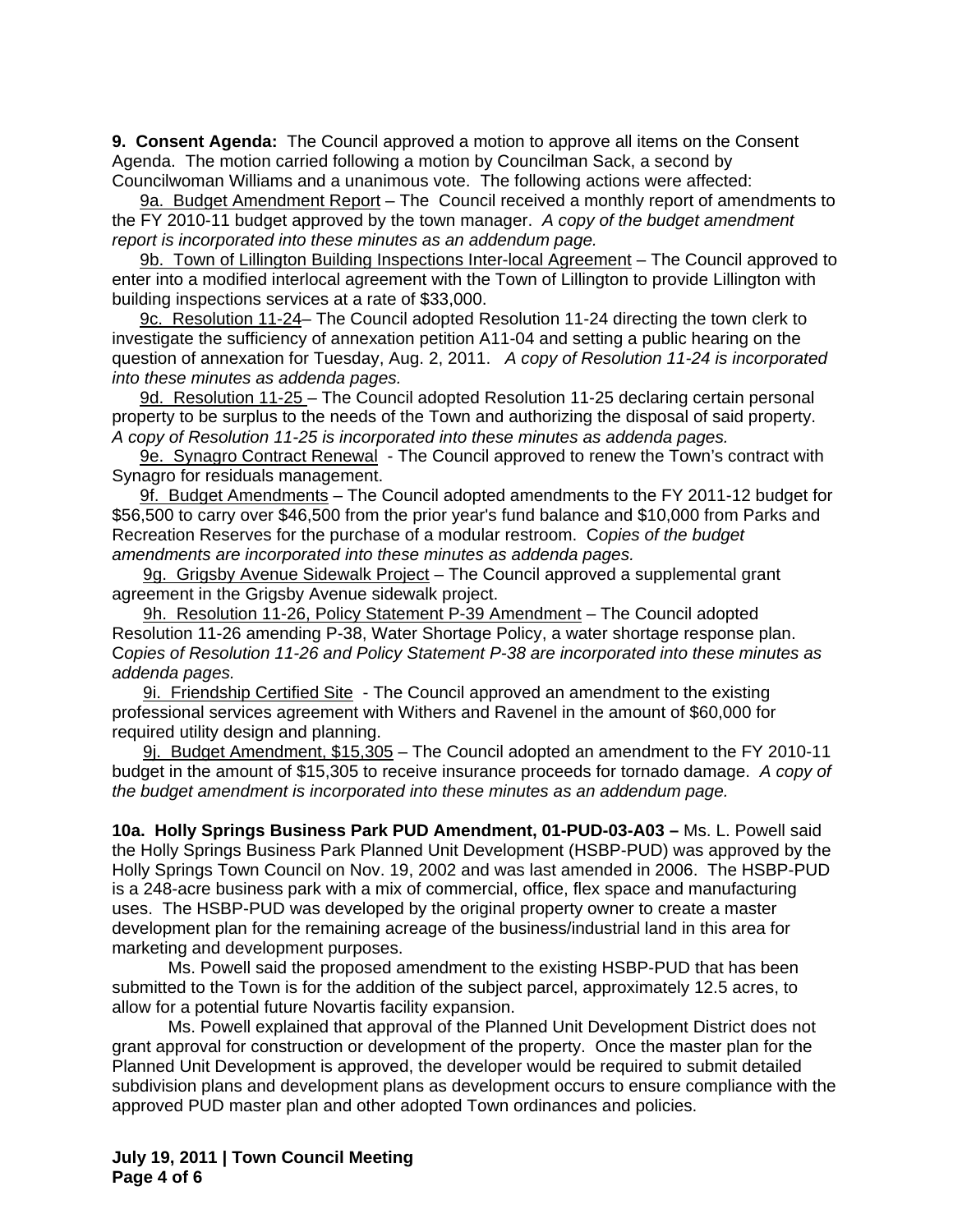**Action:** The Council approved a motion to approve Planned Unit Development #01- PUD-03-A03 for Holly Springs Business Park as submitted by Spaulding & Norris, PA, Project Number 236-00, dated 6/13/11 with the following condition:

1. All previous conditions for the Holly Springs Business Park PUD will apply to this amendment. **Motion By:** Womble

**Second By:** Cobb **Vote:** Unanimous.

**10b. Holly Springs Parks and Recreation Advisory Committee Appointments -** Mr. Bradley said that three terms on the Parks and Recreation Advisory Committee expired on June 30, 2011. Two current members have re-applied for their seats. A third member has decided not to re-apply. The Parks and Recreation department received seven applications for the three open seats.

 **Action:** The Council approved a motion to reappoint incumbents Peter Koutroumpis and Kari McCloud to the Holly Springs Parks and Recreation Advisory Committee for terms to expire June 30, 2014.

**Motion By:** Sack **Second By:** Womble **Vote:** Unanimous

**Action:** The Council approved a motion to appoint applicant Winston Shade to the Holly Springs Parks and Recreation Advisory Committee for a term to expire June 30, 2014.

**Motion By:** Sack **Second By:** Williams **Vote:** Unanimous

**10c. Utley Creek Discharge Contract** – Ms. Sudano said that over the past year, the Town has continued to pursue approval from the North Carolina Department of Environment and Natural Resources for its wastewater discharge into Utley Creek to be expanded and to remain in Utley Creek. The approval sought from the State is in the form of :

- issuance of a FONSI (Finding of No Significant Impact) subsequent to review of an environmental assessment document; and
- issuance of an National Pollutant Discharge Elimination System permit for 8 mgd.

She said this past January – under the base contract for this addendum - CH2MHill was hired to be a more active part of the consultant team for this project, allowing overview and more direct communication with the state directly on this matter. CH2MHill already was performing related monitoring and modeling in Utley Creek and Harris Lake and was a primary consultant on related work performed under the regional project when Holly Springs was a partner.

 Much progress has been made since Council approved the base proposal with CH2MHill in January. Highlights/very major milestones:

- completion of and submittal of an Utley Creek model and technical memo to the state;
- receipt of speculative limits for a discharge into Utley Creek just below Greentree Reservoir;
- coordination with the State on scope and direction of EA/EAA (environmental documents) revisions;
- submittal of revised environmental documents to state for review;

Ms. Sudano said this addendum is for additional services that are necessary to accomplish the two goals listed above. The total amount of the proposal is \$30,500. (This will bring the "not to exceed" contract amount to a total of \$60,500.)

**July 19, 2011 | Town Council Meeting Page 5 of 6**